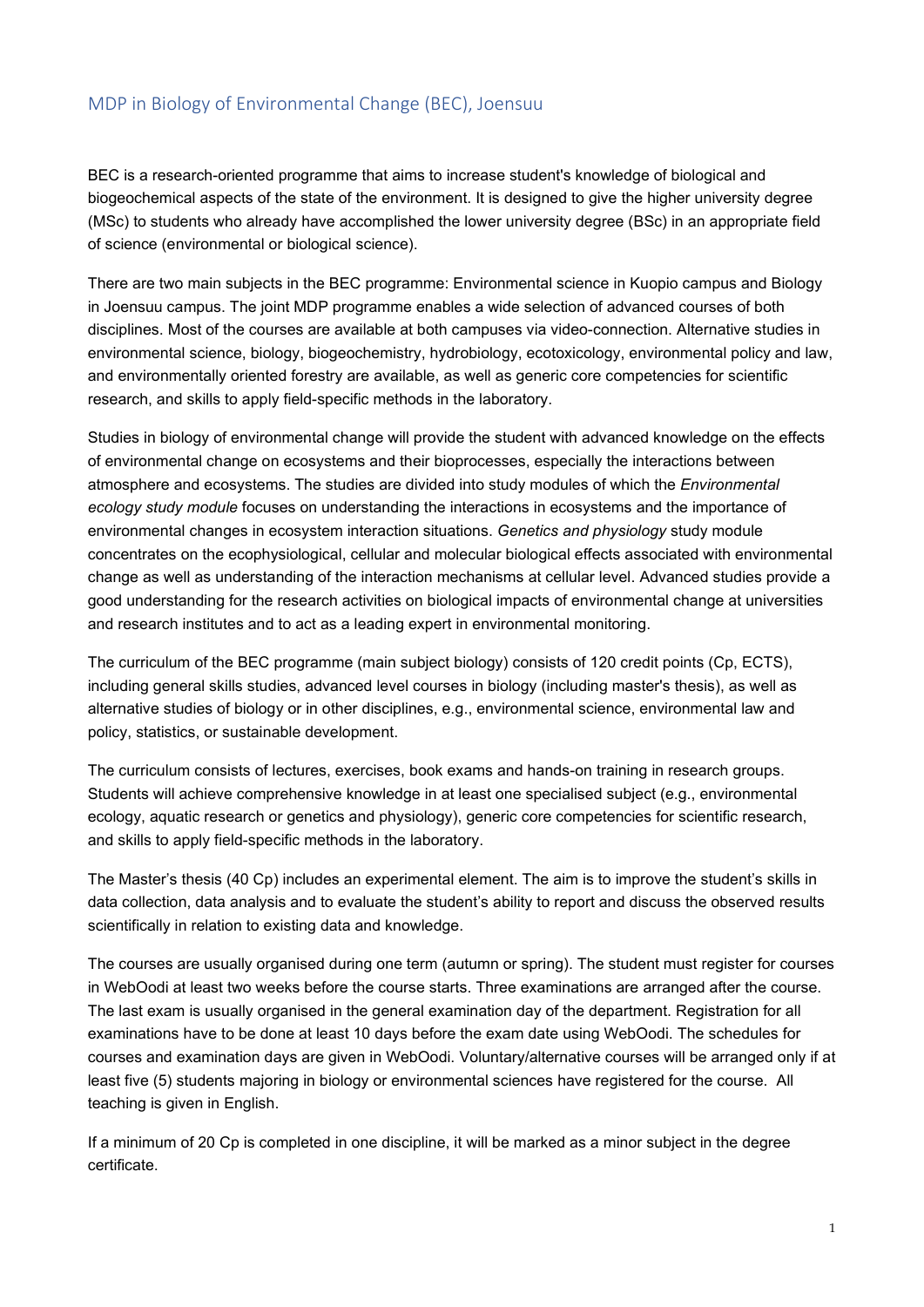Most of the courses in the MDP in BEC are not compulsory but the students may select the topics according to their own interest. At the beginning of the studies, a personal study plan (PSP) will be prepared for each student with the assistance of the teacher tutors. In order to facilitate the preparation of the PSP, the courses are organised in modules based on their subject and level (basic/advanced).

## Structure of the studies (120 Cp)

| Code    | Title of the course                                              | Cp |
|---------|------------------------------------------------------------------|----|
| 3121002 | Personal Study Plan for the M.Sc. degree                         |    |
| 8015017 | Advanced English Academic and Professional Communication for the |    |
|         | International Master's Degree Programmes of Science and Forestry |    |
|         | Advanced studies in Biology                                      | 80 |
|         | (incl. MSc thesis and maturity test)                             |    |
|         | Alternative studies                                              | 37 |
|         | (including a minor subject or other studies)                     |    |

### Advanced studies (biology of environmental change), 80 cp (3123810)

Compulsory courses\* are mentioned with codes.

| Code    | Course                                                   | Cp       |
|---------|----------------------------------------------------------|----------|
| 3123101 | Philosophy and History of Biology*                       | 3        |
| 3710418 | Design of Ecological and Environmental Experiments*      | 4        |
| 3123104 | MSc thesis*                                              | 40       |
| 3123105 | Maturity examination (MSc Biology)*                      |          |
| 3123241 | MSc thesis Seminar in Environmental Science and Biology* | 3        |
|         | Advanced book exams                                      | $6 - 10$ |
|         | Advanced courses in Biology                              | 24-28    |

### *General courses in Biology,* recommended for international students (Alternative studies)

| Code    | Course                                          | Cp | <b>Schedule</b> |
|---------|-------------------------------------------------|----|-----------------|
| 3122239 | Introduction to biology of environmental change |    | Every autumn    |

### *General courses,* recommended for international students (Alternative studies)

| Code    | Course                                                      | Cp             | <b>Schedule</b> |
|---------|-------------------------------------------------------------|----------------|-----------------|
| 1131003 | Orientation for international students                      | 1              | Every autumn    |
| 8031003 | University study skills                                     | 1              | Every autumn    |
| 8031006 | University computing skills                                 | $\overline{2}$ | Every autumn    |
| 8020270 | Information skills and Sources in Science for Int. Students | $\overline{1}$ | Every autumn    |
| 8014301 | Finnish 1                                                   | 4              | Every autumn    |
| 3622111 | Basic statistics in English                                 | 5              | Every autumn    |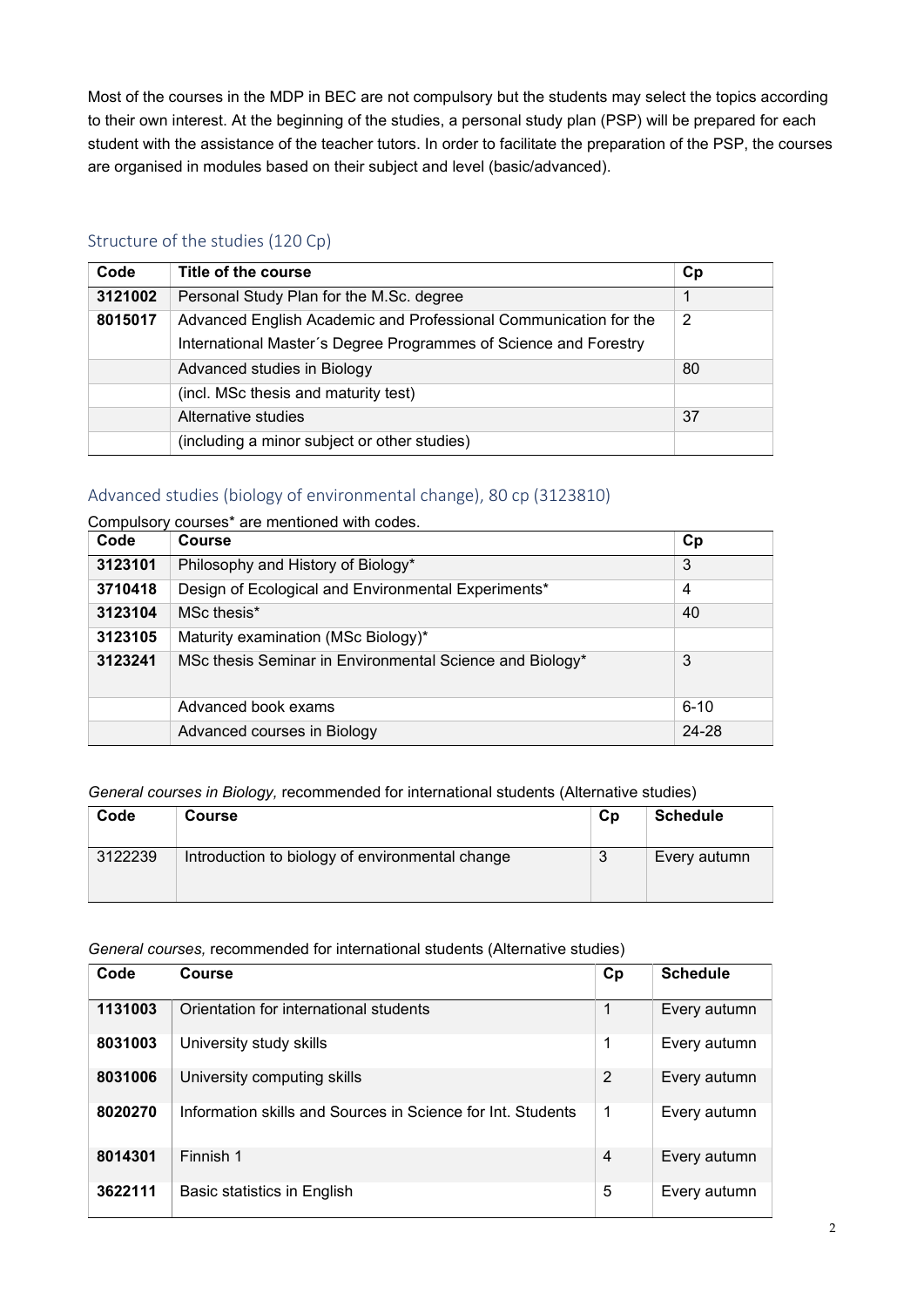Compulsory and voluntary courses in Biology, that can be included in the advanced studies in Biology and are organized during study years 2020-22. Most of the advanced courses are arranged every other year. The schedule is given as semester (autumn/spring) and the odd/even year.

| Code                              | <b>Course</b>                                                  | Cp             | <b>Schedule</b>              |
|-----------------------------------|----------------------------------------------------------------|----------------|------------------------------|
| 3123101                           | Philosophy and History of Biology                              | 3              | every autumn                 |
| 3710418                           | Design of Ecological and Environmental Experiments             | 4              | every spring                 |
|                                   | <b>Courses in Environmental Ecology</b>                        |                |                              |
| 3123172                           | <b>Advanced Taxonomic Collection</b>                           | $2 - 6$        | continuously                 |
| 3710486                           | <b>Chemical Ecology</b>                                        | 5              | autumn, odd<br>years         |
| 3123190                           | <b>Community Ecology</b>                                       | 4              | autumn, even<br>years        |
| 3123244                           | <b>Contemporary Evolution and Behavioural Ecology</b>          | 3              | autumn, odd<br>years         |
| 3123175                           | <b>Current Issues in Aquatic Ecotoxicology</b>                 | $\overline{2}$ | autumn, odd<br>years         |
| 3710462                           | <b>Ecological Risk Assessment</b>                              | 5              | every spring                 |
| 3123158                           | Ecology of Tropical Africa                                     | 3              | spring, odd<br>years         |
| 3710485                           | Entomology                                                     | 4              | autumn, even<br>years        |
| 3123243                           | Exercises in Fish and Fisheries Biology                        | 4              | spring, odd<br>years         |
| 3123242                           | Fish and Fisheries Biology                                     | $\overline{4}$ | autumn, even<br>years        |
| 3123194                           | <b>Global Peatland Ecology</b>                                 | 3              | autumn, odd<br>years         |
| 3123169                           | Literature Report in Hydrobiology, Advanced studies            | 3              | continuously                 |
| 3123250                           | Ecosystem Restoration in the Tropics and climate change        | 5              | every spring                 |
| 3127111                           | Summer School Climate change effects on Northern<br>Ecosystems | 5              | every summer,<br>except 2021 |
|                                   | <b>Courses in genetics and physiology</b>                      |                |                              |
| 3123198                           | Function of plants in changing environment                     | 8              | spring, odd<br>years         |
| 3123247                           | Environmental adaptation of animals                            | 6              | spring, odd<br>years         |
| 3123196                           | Genetic Modification of Organisms                              | 5              | spring, even<br>years        |
| 3123186                           | Optical Methods in Plant Biology and Environmental<br>Research | 5              | every autumn                 |
| <b>Courses in Biogeochemistry</b> |                                                                |                |                              |
| 3710419                           | Biogeochemistry                                                | 6              | spring, odd<br>years         |

Advanced courses in Biology